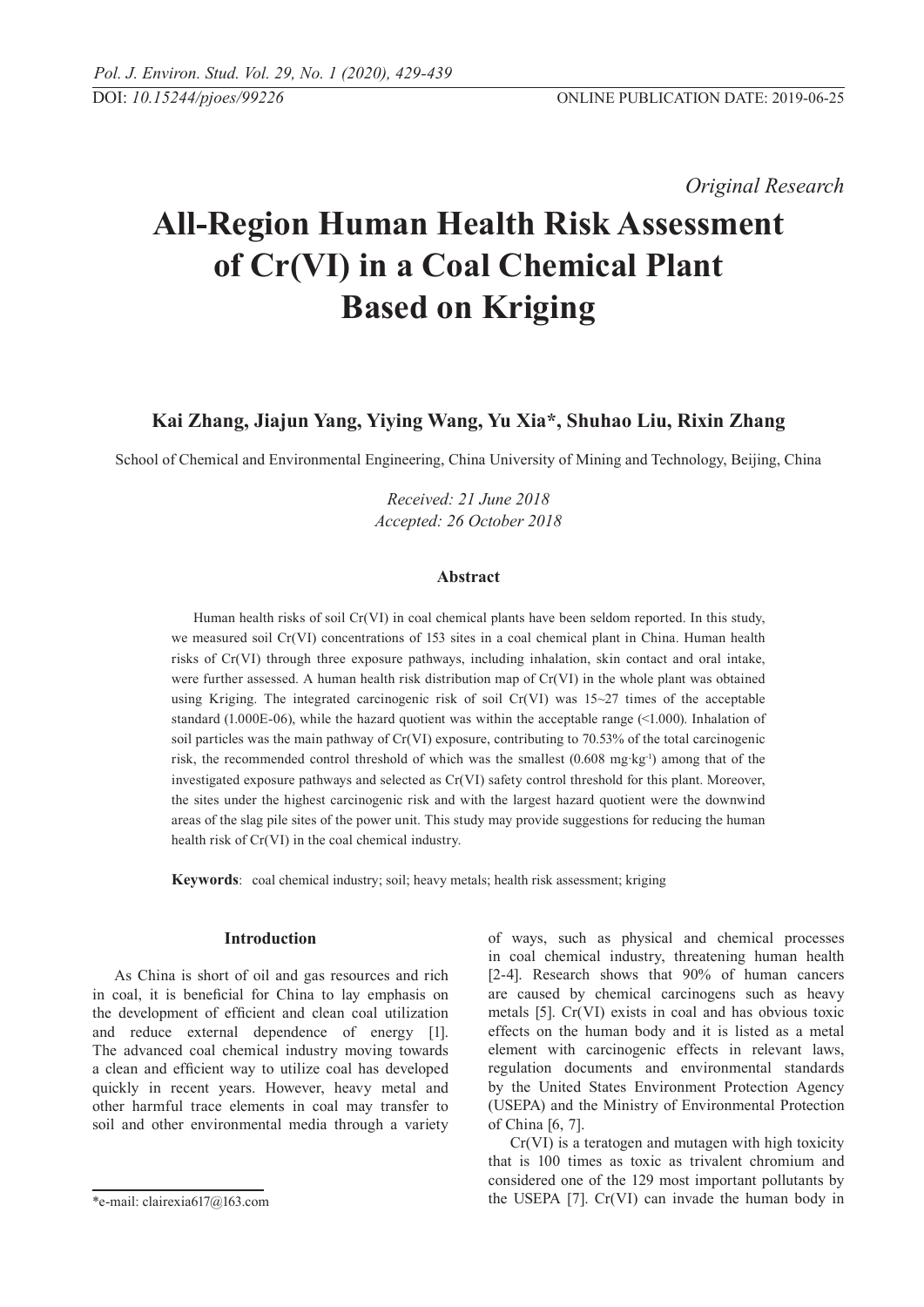different ways. It may cause problems to the digestive tract, respiratory tract, skin, mucous membrane and so on. A large amount of chromium intake can lead to significant accumulation in organisms, thus causing  $Cr(VI)$  poisoning. The fatal dose of  $Cr(VI)$  for adults is  $1.5 \sim 1.6$  g [8]. Cr(VI) is a persistent potential toxic pollutant. There are different Cr(VI) exposure routes such as mouth intake of soil dust in the air, inhalation of soil particle and skin contact with soil, which seriously threaten human health [6].

Currently, human health risk in chromiumcontaminated zones has raised more and more attention. Research that elucidates the characteristics and assesses the exposure risk of this pollutant in the soil of industrial areas has been reported. Zhang et al. [9] analyzed the source of chromium pollution in coal chemical area using the methods of Source Apportionment and showed that chromium in soil was mainly from cinder heap of the plant during the coal gasification process. Zhang et al. [10] carried out a study on chromium-contaminated sites in a chemical plant in Qinghai, China. 47 sampling points were set for analyses. The results showed that the central areas of the plant were under high levels of chromium pollution and Cr(VI) posed risks to human health through drinking groundwater and skin contact. All of the risk values exceeded the acceptable range. Eisa et al. [11] investigated the pollution characteristics of the Baghjar Chromite Mine (BCM) in Sabzevar Ophiolite Belt in northeastern Iran through analysis of 21 samples. It was shown that soil Cr(VI) in the plant could cause cancer risks to humans. Zhong et al. [12] conducted site risk assessment of a chromate chemical plant in Hebei Province of China, with 54 sampling points analyzed. The results showed that the major polluted areas were chromium yard, leaching workshop and conversion workshop. Borah et al. [13] analyzed 20 soil samples in order to evaluate the ecological risk of chromium in the soil near a paper mill in Assam, India. The results showed that the investigated area was widely polluted by chromium. However, the understanding of chromium pollution, especially its human health risk in soil environment in advanced coal chemical industry, is still limited. Moreover, most of the assessments on human health risks of the heavy metals in coal chemical industrial areas only took account of certain sites instead of the whole plant, which is quite one-sided. Kriging interpolation is a good method to obtain a map of the human health risks of soil Cr(VI) in the whole investigated area through simulation, which has been rarely used, however. In this study, human health risk assessment of soil Cr(VI) in an advanced coal chemical industrial area in northwestern China was conducted. Cr(VI) concentrations of 153 sites in this plant were measured. A distribution map of human health risks in the factory area was then concluded through simulation using the interpolation method of kriging. The results can be helpful for reducing human health risk of Cr(VI) in coal chemical plants.

## *430 Zhang K., et al.*

## **Material and Methods**

## Overview of the Study Area and Sample Collection

The coal chemical plant investigated in this study is located in northwestern China with an area of 400,000 m<sup>2</sup> (500 m  $\times$  800 m) and is divided into 10 functional units. Details regarding the location, terrain, climate and the functional units of the plant were described in a previous study [14], which also included the methods of chessboard sampling and the geographic coordinates of those sampling points.

#### Determining Sample Content

## *Determining Total Chromium Content*

Based on "general rules for analytical method of inductively coupled plasma mass spectrometry", after digestion pretreatment using a microwave digestion instrument (Milestone, Milano, Italy), total chromium contents in the soil samples were analyzed using inductively coupled plasma mass spectrometry (ICP-MS) (X series II ICP-MS, Thermo Fisher Scientific, Waltham, MA, USA) [15]. The steps are as follows:

- 1) Take a proper amount of soil and dry it at 105ºC for 8 hours.
- 2) Sieve dried soil with a 200 mesh sieve after pulverizing it using a grinder and add 50 mg sifted soil to the digestion tank.
- 3) Add 5 ml hydrofluoric acid with a volume fraction of 40%, 2 ml nitrous acid solution with mass fraction of 65% and 1 ml hydrogen peroxide with a mass fraction of 30% to the digestion tank as digestive solution.
- 4) Digest for 175 minutes through temperature programmed route, including 6 steps.
- Digest for 12 min under 60ºC and 100 bar with a microwave power of 1000 w.
- Digest for 20 min under 125ºC and 100 bar with a microwave power of 1000 w.
- Digest for 8 min under 160ºC and 130 bar with a microwave power of 1000 w.
- Digest for 15 min under 240ºC and 160 bar with a microwave power of 1200 w.
- Digest for 60 min under 240ºC and 160 bar with a microwave power of 1000 w.
- Cool for 60 min.
- 5) 10 mL digestive solution was collected for total chromium content measurement by ICP-MS (II of X series). During this process, collision cell technology (CCT) was used to avoid interferences caused by polyatomic ions and eliminate test error of total chromium content.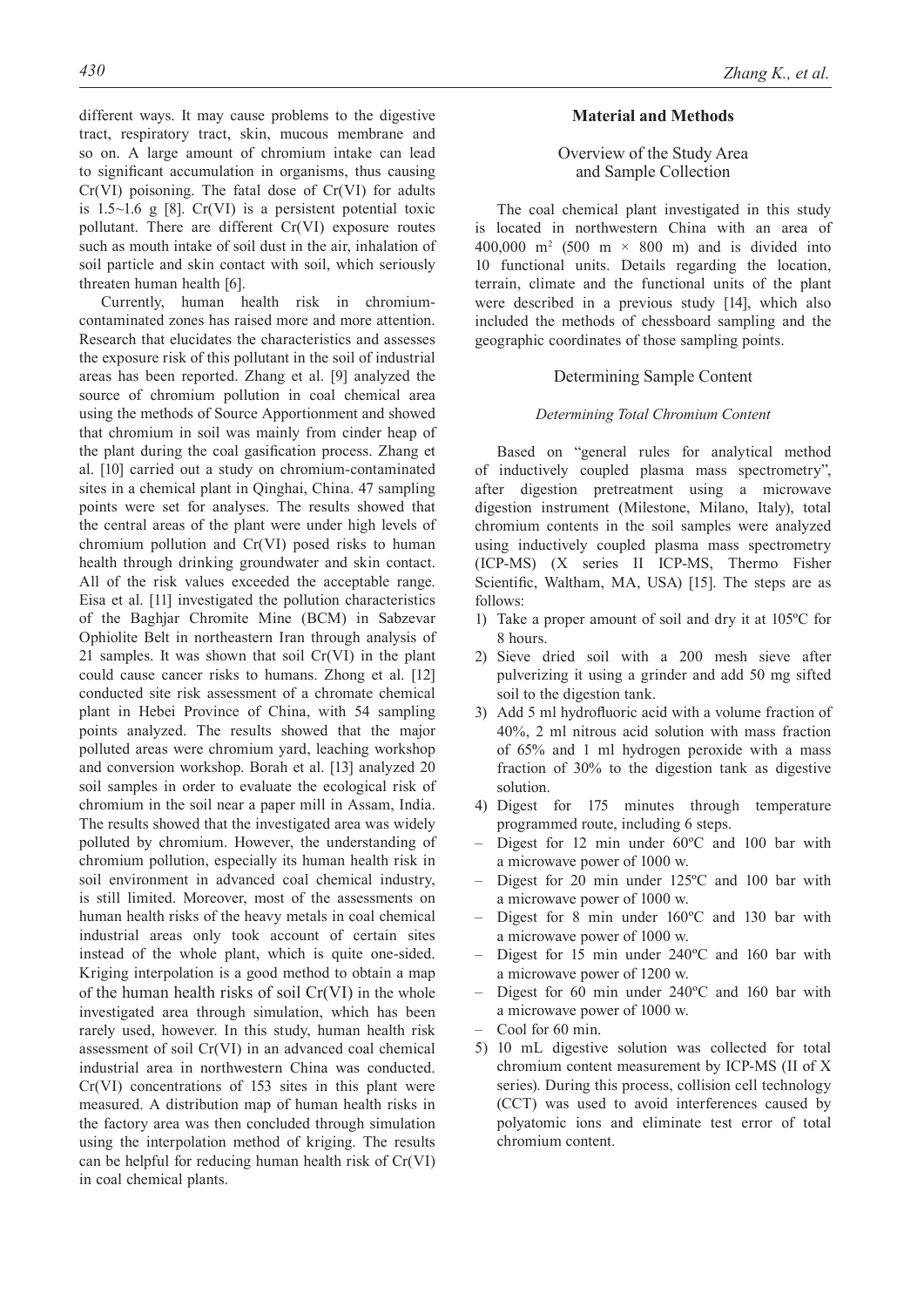#### *Determining Cr(VI) Content*

Cr(VI) in soil samples was first separated using electromagnetic stirring with 0.4 mol/L KCl as the extracting agent. Then, Cr(VI) concentration of soil was measured using diphenylcarbazide spectrophotometry. The specific operational steps are as follows:

- 1) Take 5 g dry soil sample sifted by 2 ml sieve and put it in a beaker of 100 ml.
- 2) Add 50 mL potassium chloride solution whose concentration is 0.4 mol/L to the beaker and stir it with a magnetic stirrer for 5 minutes.
- 3) Transfer the soil suspension to a 50 ml centrifuge tube, and centrifuge for 3 min at 4000 r/min. Then transfer the supernatant into a 100 ml volumetric flask. Add 10 ml extraction agent into the residue and stir them for 2 min before centrifuge separation. Transfer the supernatant to a volumetric flask. Repeat 2~3 times and combine all the supernatants into one container for further analysis.
- 4) Analyze Cr(VI) concentration in soil using diphenylcarbazide spectrophotometry.

#### Human Health Risk Assessment Method

Taking both the features of the investigated coal chemical process and its pollution characteristics into consideration, this study determined the type of site, chose exposure routes for further experiments, calculated exposure levels, evaluated carcinogenic risk and hazard quotient of Cr(VI) and determined the corresponding threshold for Cr(VI) risk control referring to RBCA [16-19], Csoil [16,20], CLEA [17,21], HERA

[22] and other typical models and methods for risk assessment of contaminated sites based on Technical Guidelines for Risk Assessment of Contaminated Sites (HJ 25.3-2014) [23]. On this basis, how carcinogenic risk of Cr(VI) was attributed to each exposure route was analyzed and environmental safety threshold of Cr(VI) in soil in the studied area was determined. The kriging interpolation method integrated with the existing human health risk assessment method was used to simulate the Cr(VI) risk distribution of the whole plant area based on the risk evaluation result of the sampling sites.

#### *Exposure Situation*

The investigated area is a coal chemical plant and the staff there are the main population who are affected. There are no specially protected residential areas, reservations and water sources or any other sensitive zones. Therefore, the analyzed land is under an insensitive exposure situation. When performing health risk assessment, the target population is mainly adults.

#### *Selecting Exposure Routes and Calculating Exposure*

Exposure routes of the pollutants are the ways in which they get into the human body and cause hazards, and there are nine major exposure methods [23]. In this study, the coal chemical industrial zone investigated is an in-sensitive industrial land. In addition, there are no surface water bodies near the plant, and underground water is not used as drinking water. Referring to

Table 1. Models for soil exposure dose calculation in three soil exposure pathways.

| Number         | Exposure<br>routes | Explanation           | Formula expression of exposure                                                                                                                                                                                                                                                                 |  |
|----------------|--------------------|-----------------------|------------------------------------------------------------------------------------------------------------------------------------------------------------------------------------------------------------------------------------------------------------------------------------------------|--|
|                | Oral intake        | Carcinogenic risk     | $OISER_{ca} = \frac{OSIR_a \times ED_a \times EF_a \times ABS_0}{BW_a \times AT_a} \times 10^{-6}$                                                                                                                                                                                             |  |
| $\overline{2}$ |                    | Non-carcinogenic risk | $OISER_{nc} = \frac{OSIR_a \times ED_a \times EF_a \times ABS_0}{BW_a \times AT_{ac}} \times 10^{-6}$                                                                                                                                                                                          |  |
| 3              | Skin contact       | Carcinogenic risk     | $DCSER_{ca} = \frac{SAE_a \times SSAR_a \times EF_a \times ED_a \times E_V \times ABS_d}{BW_a \times AT_{ca}} \times 10^{-6}$                                                                                                                                                                  |  |
| $\overline{4}$ |                    | Non-carcinogenic risk | $\text{DCSER}_{\text{nc}} = \frac{\text{SAE}_{\text{a}} \times \text{SSAR}_{\text{a}} \times \text{EF}_{\text{a}} \times \text{ED}_{\text{a}} \times \text{E}_{\text{V}} \times \text{ABS}_{\text{d}}}{\text{BW}_{\text{a}} \times \text{AT}_{\text{nc}}} \times 10^{-6}$                      |  |
| 5              | Inhalation         | Carcinogenic risk     | $\text{PISER}_{\text{ca}} = \frac{\text{PM}_{10} \times \text{DAIR}_a \times \text{ED}_a \times \text{PIAF} \times (\text{fspo} \times \text{EFO}_a + \text{fspi} \times \text{EFI}_a)}{\text{max} \times 10^{-6}} \times 10^{-6}$<br>$BW_2 \times AT_{ca}$                                    |  |
| 6              |                    | Non-carcinogenic risk | $\text{PISER}_{\text{nc}} = \frac{\text{PM}_{10} \times \text{DAIR}_{\text{a}} \times \text{ED}_{\text{a}} \times \text{PIAF} \times (\text{fspo} \times \text{EFO}_{\text{a}} + \text{fspi} \times \text{EFI}_{\text{a}})}{\text{BW}_{\text{a}} \times \text{AT}_{\text{nc}}} \times 10^{-6}$ |  |

Note: OISERca denotes the soil exposure dose in oral intake (carcinogenic) in mg·kg<sup>-1</sup>·d<sup>-1</sup>; OISERnc denotes the soil exposure dose in oral intake (non-carcinogenic) in mg·kg<sup>-1</sup>·d<sup>-1</sup>; DCSERca denotes the soil exposure dose in Skin contact (carcinogenic) in mg·kg<sup>-1</sup>·d<sup>-1</sup>; DCSERnc denotes the soil exposure dose in Skin contact (non-carcinogenic) in mg·kg<sup>-1</sup>·d<sup>-1</sup>; PISERca denotes the soil exposure dose in inhalation (carcinogenic) in mg·kg<sup>-1</sup>·d<sup>-1</sup>; PISERnc denotes the soil exposure dose in inhalation (non-carcinogenic) in mg·kg<sup>-1</sup>·d<sup>-1</sup>.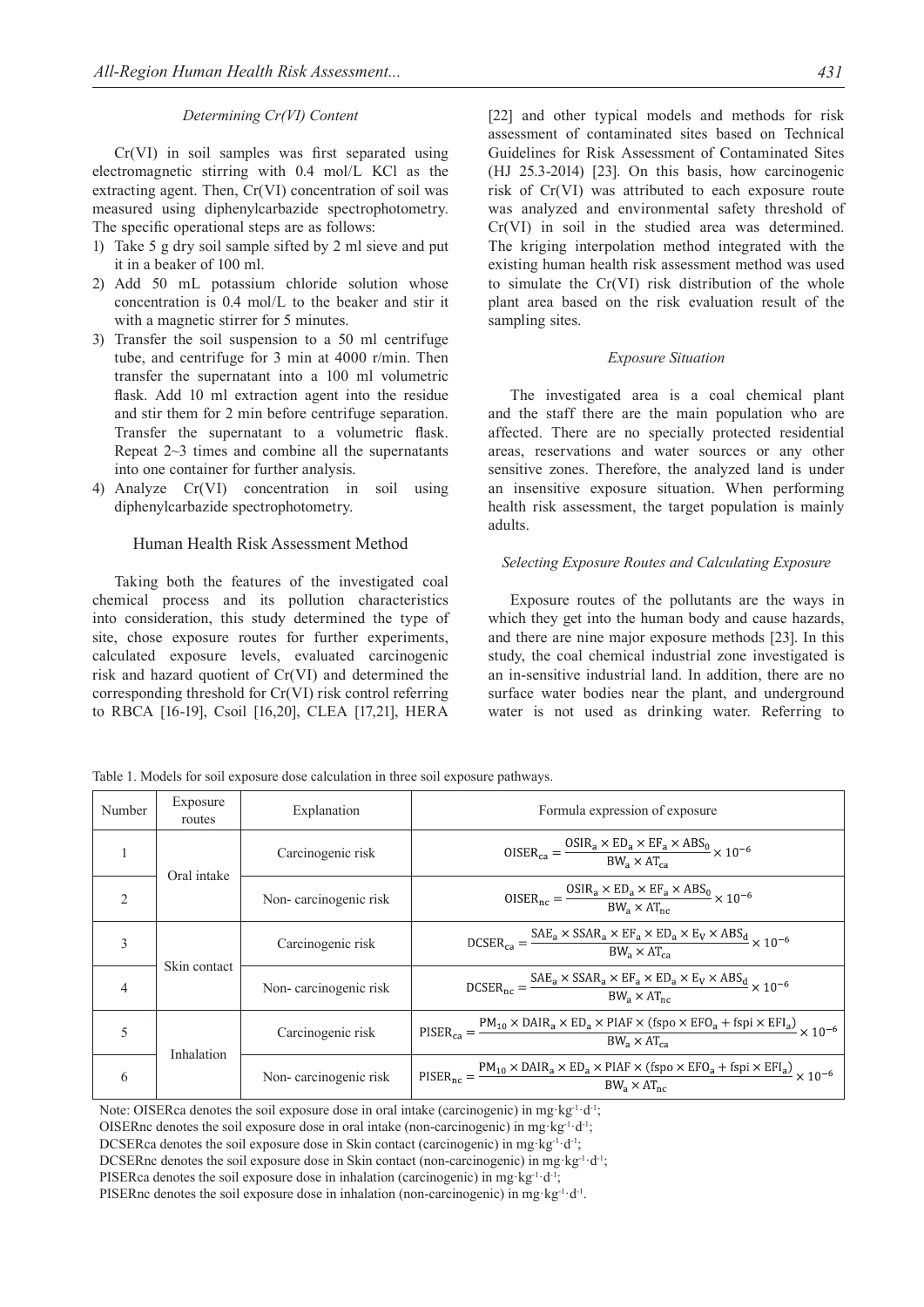| Parameter                   | Definition                                            | value            | unit                            |
|-----------------------------|-------------------------------------------------------|------------------|---------------------------------|
| OSIR <sub>s</sub>           | Daily soil intake for adults                          | 100              | $mg \cdot d^{-1}$               |
| $\mathrm{ED}_\mathrm{a}$    | Exposure period for adults                            | 25               | a                               |
| $EF_a$                      | Exposure frequency for adults                         | 250              | $d \cdot a^{-1}$                |
| $BW_a$                      | Adult weight                                          | 56.800           | kg                              |
| $\text{ABS}_{0}$            | Efficiency factor of oral intake                      | 1                | $\sqrt{2}$                      |
| $AT_{ca}$                   | Averaged time of carcinogenic impact                  | 26280            | d                               |
| $\text{AT}_\text{nc}$       | Averaged time of non-carcinogenic impact              | 9125             | d                               |
| SAE                         | Surface area of exposure for adults                   | 2854.630         | $\rm cm^2$                      |
| $SSAR$ <sub>a</sub>         | Sticking coefficient of soil on skin for adults       | 0.200            | $mg \cdot cm^{-2}$              |
| $\overline{ABS}_{d}$        | Absorption efficiency factor of skin                  | 0.010            |                                 |
| $E_{v}$                     | Daily frequency of skin contact                       | $\mathbf{1}$     | times $-d^{-1}$                 |
| $\mathrm{PM}_{10}$          | Amount of inhalable suspended particles               | 0.150            | $m^3 \cdot d^{-1}$              |
| DAIR.                       | Daily suction volume of air for adults                | 14.500           | $m^3 \cdot d^{-1}$              |
| <b>PIAF</b>                 | Retention rate of inhaled soil particles              | 0.750            | $\sqrt{2}$                      |
| Fspi                        | Ratio of soil particles to indoor aerosol particles   | 0.800            |                                 |
| Fspo                        | Ratio of soil particles to outdoor aerosol particles  | 0.500            | $\sqrt{ }$                      |
| EFI <sub>a</sub>            | Indoor exposure frequency for adults                  | 187.500          | $d \cdot a^{-1}$                |
| $\mathrm{EFO}_{\mathrm{a}}$ | Outdoor exposure frequency for adults                 | 62.500           | $d \cdot a^{-1}$                |
| $\mathbf{C}_{\mathrm{sur}}$ | Pollutant content in topsoil                          | $6.480 - 11.750$ | $mg \cdot kg^{-1}$              |
| SF <sub>0</sub>             | Slope factor of carcinogenic impact of oral intake    | 0.500            | $mg \cdot kg^{-1} \cdot d^{-1}$ |
| $SF_d$                      | Slope factor of carcinogenic impact of skin contact   | 20               | $mg \cdot kg^{-1} \cdot d^{-1}$ |
| $SF_i$                      | Slope factor of carcinogenic impact of inhalation     | 329.050          | $mg \cdot kg^{-1} \cdot d^{-1}$ |
| <b>SAF</b>                  | Distribution coefficient of recommended exposure dose | 0.200            |                                 |
| $RfD_0$                     | Recommended dose through oral intake                  | 3.000E-3         | $mg \cdot kg^{-1} \cdot d^{-1}$ |
| $RfD_d$                     | Recommend dose through skin contact                   | 7.500E-5         | $mg \cdot kg^{-1} \cdot d^{-1}$ |
| $RfD_i$                     | Recommended dose through inhalation                   | 2.550E-5         | $mg \cdot kg^{-1} \cdot d^{-1}$ |

Table 2. Major parameters in the exposure dose calculation models.

Note,  $ABS_{0}$ , ABS<sub>a</sub>, Fspi, Fspo – Different heavy metal pollutants have different  $ABS_{0}$ , ABS<sub>a</sub> Fspi and Fspo values in the standard (HJ25.3-2014).

previous research [23, 24], we selected three exposure pathways for analysis: oral intake of soil, skin contact with soil and inhalation of soil particles.

The reference models for soil Cr(VI) exposure level calculation of the three exposure routes in terms of carcinogenic effect and non-carcinogenic effect of single pollutant are shown in Table 1. The main parameters of these models are listed in Table 2 [23]. In terms of carcinogenic effect, the exposure doses of Cr(VI) through oral intake, skin contact and inhalation were 2.390E-08, 4.190E-07 and 4.950E-09 mg·kg<sup>-1</sup>·d<sup>-1</sup>, respectively. In terms of noncarcinogenic effect, the corresponding values were 6.880E-08, 1.210E-06 and 1.403E-08 mg·kg-1·d-1, respectively.

## *Risk Characterization and Contribution Rates*

With the use of the models listed in Table 3, carcinogenic risk and hazard quotient of Cr(VI) in each sampling point via different exposure routes were obtained. Total carcinogenic risk and total hazard quotient of Cr(VI) through multi-exposure routes were obtained by summing up the values of every route [25]. The relative risk of the three different routes (mouth intake of soil, skin contact with soil and inhalation of soil particles) were respectively calculated with Formula (1).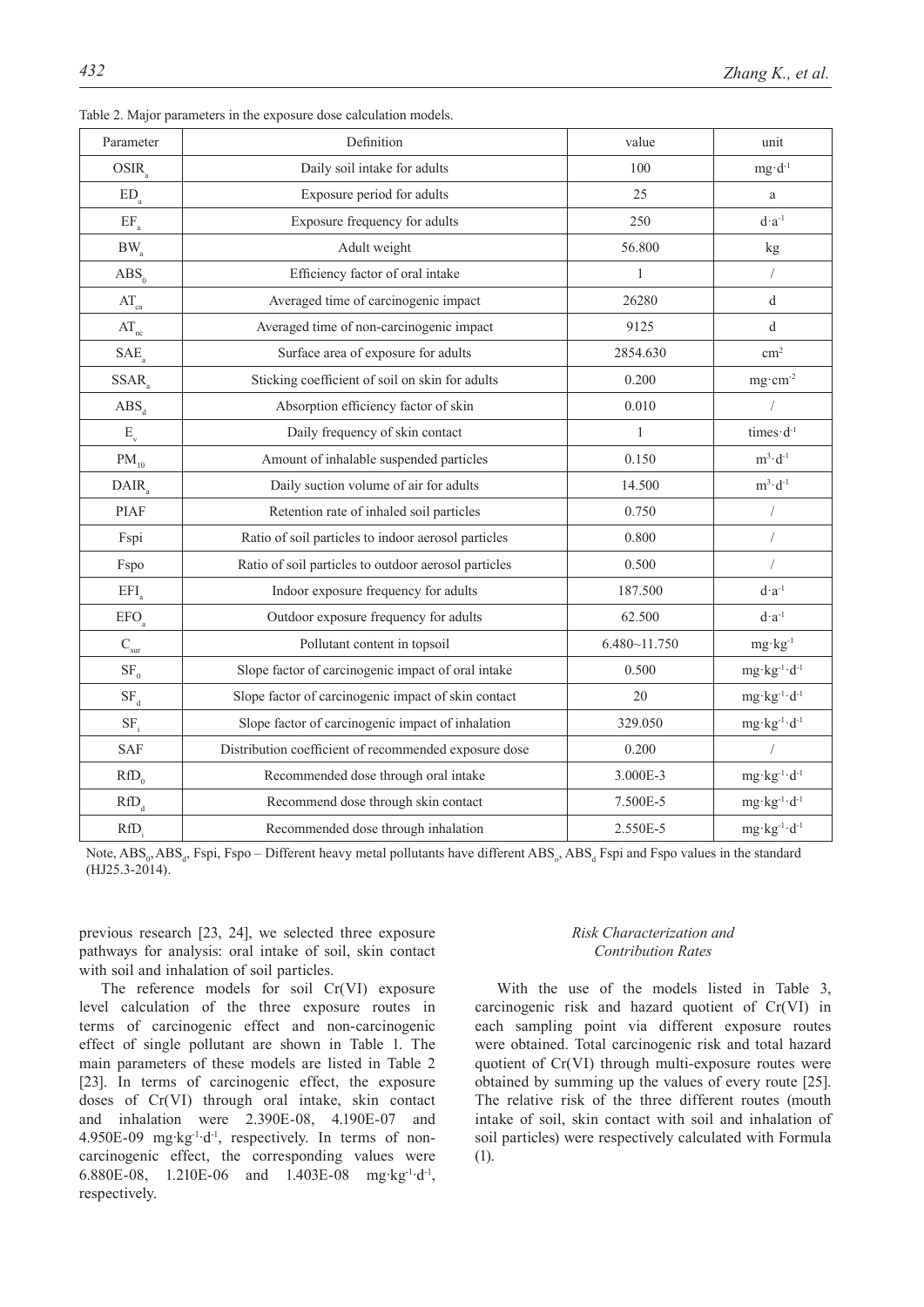| Formula number | Exposure route | Formula description | Safety threshold calculating formulas                                                       |
|----------------|----------------|---------------------|---------------------------------------------------------------------------------------------|
| 7              |                | Carcinogenic risk   | $CR_{\text{ois}} = OISER_{\text{ca}} \times C_{\text{sur}} \times SF_{o}$                   |
| 8              | Oral intake    | Hazard quotient     | $HQ_{\text{ois}} = \frac{OISER_{\text{nc}} \times C_{\text{sur}}}{RfD_{\Omega} \times SAF}$ |
| 9              | Skin contact   | Carcinogenic risk   | $CR_{dcs} = DCSER_{ca} \times C_{sur} \times SF_{d}$                                        |
| 10             |                | Hazard quotient     | $HQ_{dcs} = \frac{DCSER_{nc} \times C_{sur}}{RfD_d \times SAF}$                             |
| 11             |                | Carcinogenic risk   | $CR_{\text{pis}} = PISER_{\text{ca}} \times C_{\text{sur}} \times SF_{\text{i}}$            |
| 12             | Inhalation     | Hazard quotient     | $HQ_{pis} = \frac{PISER_{nc} \times C_{sur}}{RfD_i \times SAF}$                             |

Table 3. Cancer risk and hazard quotient calculating formulas for three soil exposure routes.

Note: CRois – carcinogenic risk of mouth-intake-soil, and its dimension is 1;

CRdcs – carcinogenic risk of skin-contact-with-soil, and its dimension is 1;

CRpis – carcinogenic risk of inhalation of soil particle, and its dimension is 1;

HQois – non-carcinogenic risk of mouth-intake-soil, and its dimension is 1;

HQdcs – non-carcinogenic risk of skin-contact-with-soi, and its dimension is 1;

HQpis – non-carcinogenic risk of inhalation of soil particle, and its dimension is 1.

$$
R_i = \frac{CR_i}{\sum CR_i} \times 100\%
$$
 (1)

where  $R_i$  is the proportion of carcinogenic risk or hazard quotient caused through a certain soil exposure route;  $CR<sub>i</sub>$  is the carcinogenic risk or hazard quotient level for a certain soil exposure route, and the dimension is 1; and  $\Sigma C R$ <sub>*i*</sub> represents total carcinogenic risk or total hazard quotient of soil through all the analyzed exposure routes.

#### *Risk Control Thresholds*

When the carcinogenic risk level or the hazard quotient of a pollutant through an exposure pathway exceeds the acceptable limits, a risk control threshold is determined with use of the equations listed in Table 4.

## Kriging Interpolation Method

Kriging, based on the variogram theory and structural analysis, is a method to conduct best-unbiased

| Number | Exposure route | Formula description<br>Safety threshold calculating formula |                                                                                                                |
|--------|----------------|-------------------------------------------------------------|----------------------------------------------------------------------------------------------------------------|
| 13     | Oral intake    | Carcinogenic risk                                           | $RCVS_{\text{ois}} = \frac{ACR}{OISER_{\text{ca}} \times SF_0}$                                                |
| 14     |                | Hazard quotient                                             | $HCVS_{ois} = \frac{RfD_0 \times SAF \times AHQ}{OISER_{nc}}$                                                  |
| 15     | Skin contact   | Carcinogenic risk                                           | $RCVS_{\text{dcs}} = \frac{ACR}{DCSER_{\text{ca}} \times SF_{\text{d}}}$                                       |
| 16     |                | Hazard quotient                                             | $HCVS_{dcs} = \frac{RfD_d \times SAF \times AHQ}{DCSER_{nc}}$                                                  |
| 17     | Inhalation     | Carcinogenic risk                                           | $RCVS_{pis} = \frac{ACR}{PISER_{ca} \times SF_i}$                                                              |
| 18     |                | Hazard quotient                                             | $\text{HCVS}_{\text{pis}} = \frac{\text{RfD}_i \times \text{SAF} \times \text{AHQ}}{\text{PISER}_{\text{nc}}}$ |

Table 4. Safety threshold calculating formulas for three soil exposure routes.

Note: RCVSois denotes the risk control threshold of Cr(VI) concentration for carcinogenic risk by oral intake in mg/kg;

RCVSdcs denotes the risk control threshold of Cr(VI) concentration for carcinogenic risk by skin contact in mg/kg;

RCVSpis denotes the risk control threshold of Cr(VI) concentration for carcinogenic risk by inhalation of soil particles in mg/kg;

ACR denotes the acceptable carcinogenic risk with a default value of  $10^{-6}$  (dimensionless);

AHQ denotes the acceptable hazard quotient with a default value of 1 (dimensionless).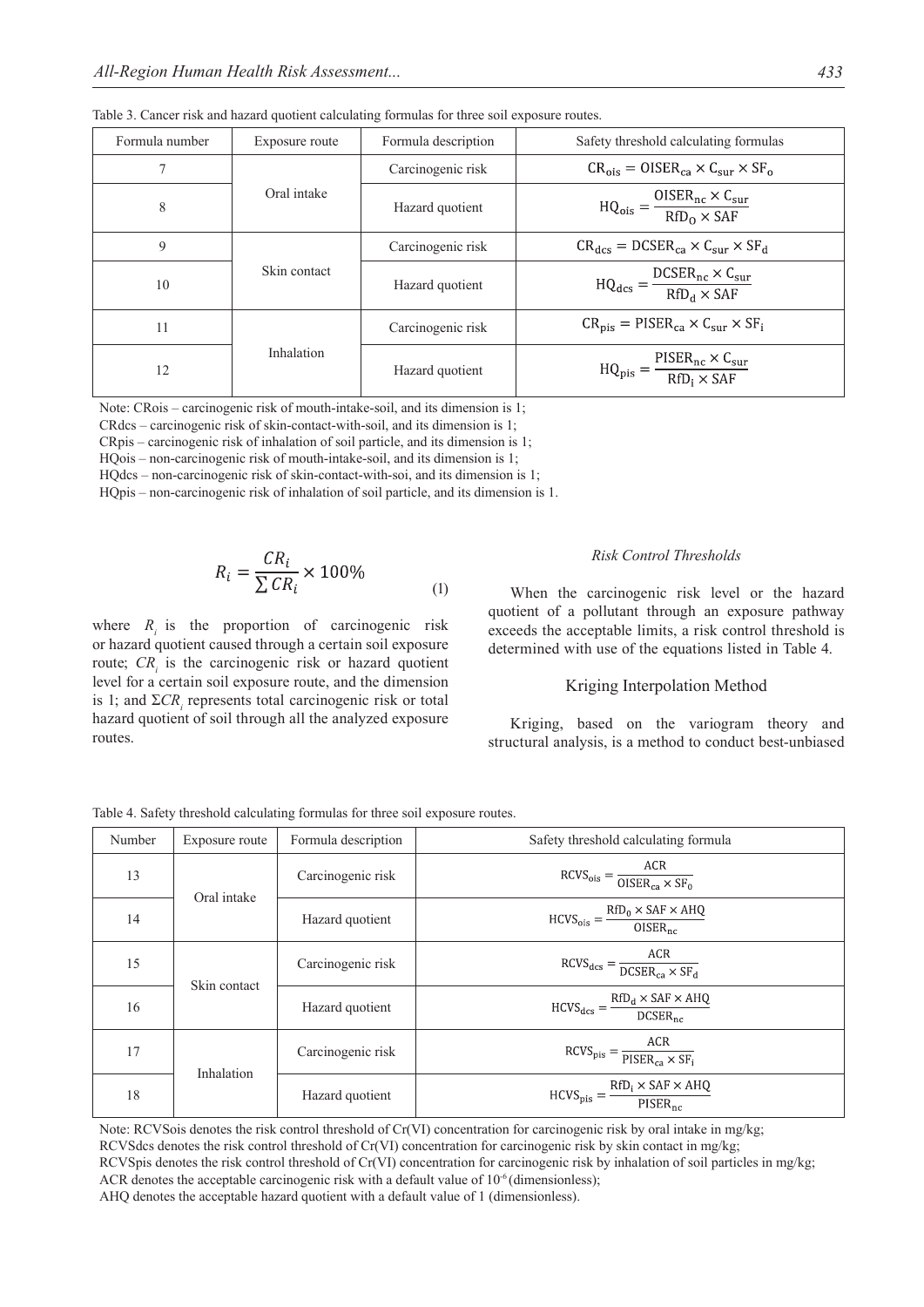estimations of local variables within a limited area. The formula is as follows,

$$
Z\left(\mathbf{x}_{0}\right) = \sum_{i=1}^{n} \lambda_{i} Z\left(\mathbf{x}_{i}\right)
$$
\n<sup>(2)</sup>

where  $Z(No)$  is the heavy metal concentration; *n* is the number of sampling sites; Z (*Xi*) is the heavy metal concentration at the  $i^{\text{th}}$  sampling site; and  $\lambda_i$  is the weight coefficient for the  $i<sup>th</sup>$  sampling site. The determination of  $\lambda$  should ensure that Z (*Xo*) is an unbiased estimation with the smallest variance. To apply this method, the data should meet two assumptions. First, the data are in normal distribution. Second, the data are spatially auto-correlated.

## **Results and Discussion**

## Concentrations and Distributive Characteristics of Cr(VI) in the Coal Chemical Plant

Total chromium contents in the soil of the sampling sites were described in a previous study [14]. A description map of Cr(VI) concentrations in the sampled zone is displayed in Fig. 1, which were between 6.480~11.750 mg/kg with an average of 8.910 mg/kg. The concentrations were lower than the value of Grade-3 standard (30 mg/kg) in Environmental Quality Standard for Soil Cr(VI), but all of them exceeded China soil background value (6.100 mg/kg) and Ningxia soil background value (6.000 mg/kg). This indicates that Cr(VI) accumulated in the soil resulting from coal chemical production activities. Cr(VI) concentrations of the sampling sites showed a small extent of variation with a variation coefficient of 13.80%. This suggests little difference between the concentrations of Cr(VI) in different sites of the plant. The frequency of Cr(VI) concentrations in



Fig. 1. Concentrations of soil Cr (VI) in 153 sampled sites in the coal chemical plant.



Fig. 2. Frequency of soil Cr (VI) concentrations in 153 sampled sites in the coal chemical plant.

the sampled zone is displayed in Fig. 2. The sites with a Cr(VI) concentration of nearly 10.000 mg/kg accounted for the largest fraction (24.0%). Most of these sites were near power and gasification units.

## Human Health Risk Assessment in Soil of the Coal Chemical Plant

#### *Carcinogenic Risk*

The carcinogenic risks posed by individual exposure pathway and the cumulative carcinogenic risks are summarized in Table 5. Total carcinogenic risk of soil Cr(VI) through the three pathways at each sampling site is shown in Fig. 3. Total Cr(VI) carcinogenic risk levels in the soil of the researched area were between (15.119~27.408)E-06 with an average of 20.800E-06, which was 20.8 times as much as the acceptable level for human health suggested by related standards. This indicates that soil Cr(VI) of all the sampled sites in the coal chemical area showed high carcinogenic risk to the human body.



Fig. 3. Carcinogenic risk levels of Cr (VI) in the coalification area in 153 sampled sites in the coal chemical plant.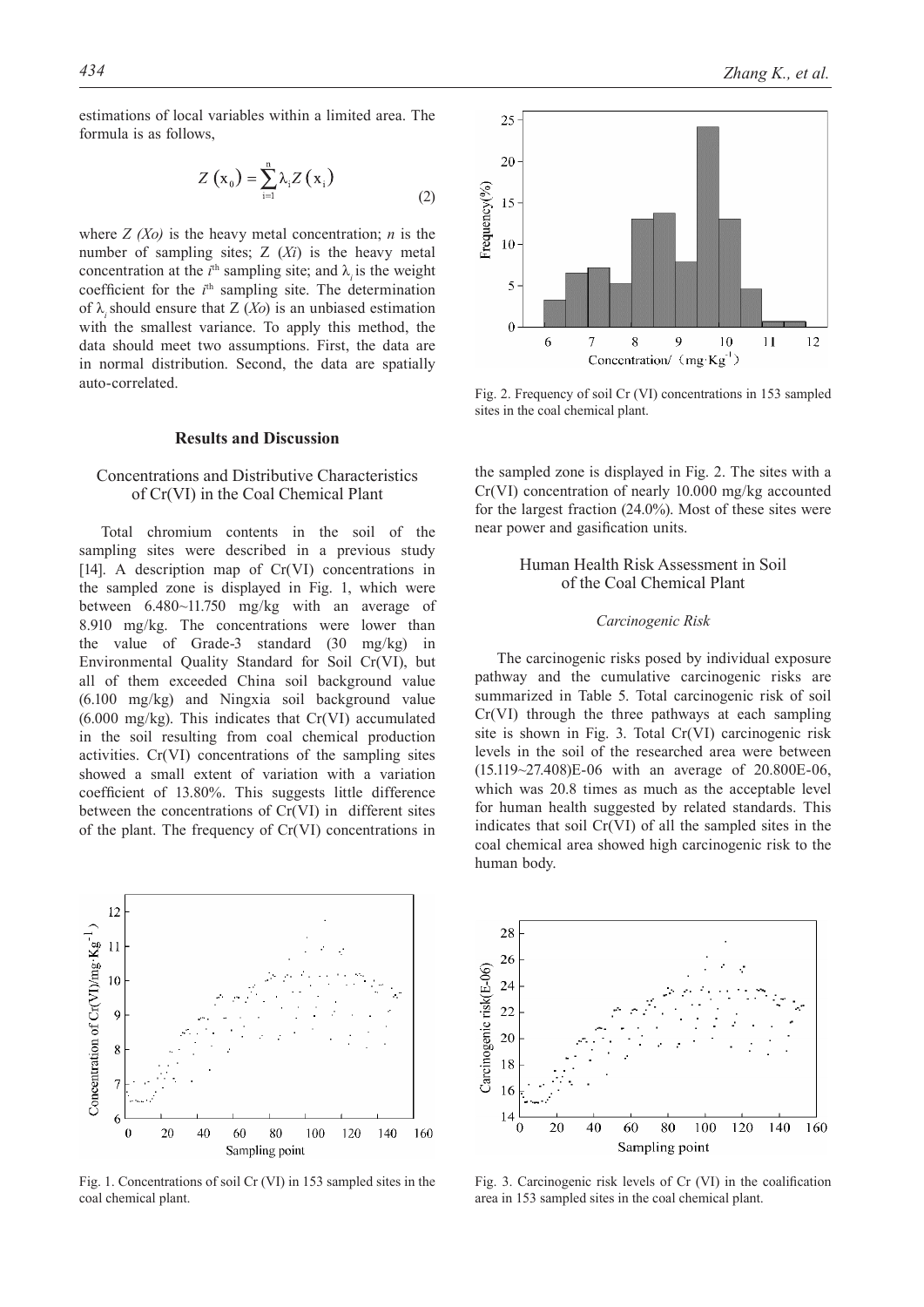| Risk type         |                        |             |                        |            |                         |  |
|-------------------|------------------------|-------------|------------------------|------------|-------------------------|--|
|                   | Data type              | Oral intake | Skin contact           | Inhalation | Total carcinogenic risk |  |
|                   | Minimum value          | 1.357E-06   | 3.098E-06              | 1.066E-05  | 1.512E-05               |  |
| Carcinogenic risk | Maximum value          | 2.460E-06   | 5.617E-06<br>1.933E-05 |            | 2.741E-05               |  |
|                   | Mean                   | 1.870E-06   | 4.260E-06              | 1.470E-05  | 2.080E-05               |  |
|                   | Minimum value          | 0.013       | 0.030                  | 0.018      | 0.061                   |  |
| Hazard quotient   | Maximum value<br>0.024 |             | 0.054                  | 0.033      | 0.093                   |  |
|                   | mean                   | 0.018       | 0.041                  | 0.025      | 0.084                   |  |

Table 5. Results of carcinogenic risk levels and hazard quotient values of Cr(VI) in 153 sampled sites in the coal chemical plant.

#### *Hazard Quotient*

The hazard quotients of soil Cr(VI) through each individual exposure pathway and the commutative hazard quotient are summarized in Table 5. Total hazard quotient of soil Cr(VI) through the three pathways at each sampling site is shown in Fig. 4. Total hazard quotient of Cr(VI) in soil of the coal chemical plant was between 0.061~0.093, with an average of 0.084. Total hazard quotient of each sampling point was far less than the acceptable level (<1.000) as suggested by related standards [23].

## *Contribution Ratios of Human Health Risk for Different Exposure Routes*

Based on Formula 1, the proportions of carcinogenic risk and hazard quotient of different exposure routes were calculated (Fig. 5). A comparison of carcinogenic risks caused by different exposure routes shows a rank of inhalation  $(70.53\%)$  > skin contact  $(20.49\%)$  > oral intake (8.98%). Inhalation of soil particles was the main way of posing carcinogenic risk of soil Cr(VI) in the coal chemical plant. The proportion of inhalation risk was 7.85 times as much as that of oral intake and 3.44 times as much as that of skin contact. Accordingly, while reducing the level of pollution risk in soil, the ways that can block or reduce soil pollutant inhalation



Fig. 4. Total hazard quotients of Cr (VI) in the coalification area in 153 sampled sites in the coal chemical plant.

such as wearing masks can be used to protect the staff. In terms of hazard quotient of Cr(VI), skin contact was the main exposure route that contributes to 48.88% of the total value.

## Spatial Variation of Carcinogenic Risk and Hazard Quotient of Cr(VI) in Soil

Statistical analyses were done to discern the characteristics of carcinogenic risk and hazard quotient of Cr(VI) in soil (Table 6). Total carcinogenic risk and total hazard quotient of soil Cr(VI) in the sampled sites both followed normal distribution (P>0.05, 95%) confidence level), as revealed by K-S analysis [26, 27]. Semi-variance analyses of total carcinogenic risk and total hazard quotient in the sampled sites were performed. The mean error and standard deviation of the former were -0.020 and 0.998, respectively, and the values of the latter were 0.017 and 0.863, respectively. The closer the mean error is to 0 and the closer the standard deviation is to 1, the more precise the data fitting analysis is. The results indicate that the model fit the data well.

The ratio of nugget value C to the sill value  $(C_0/Sill)$  smaller than 25% indicates strong spatial autocorrelation.  $C_0/Sill$  values of total carcinogenic risk



Fig. 5. Contribution ratios of carcinogenic risk and hazard quotient of the three exposure routes.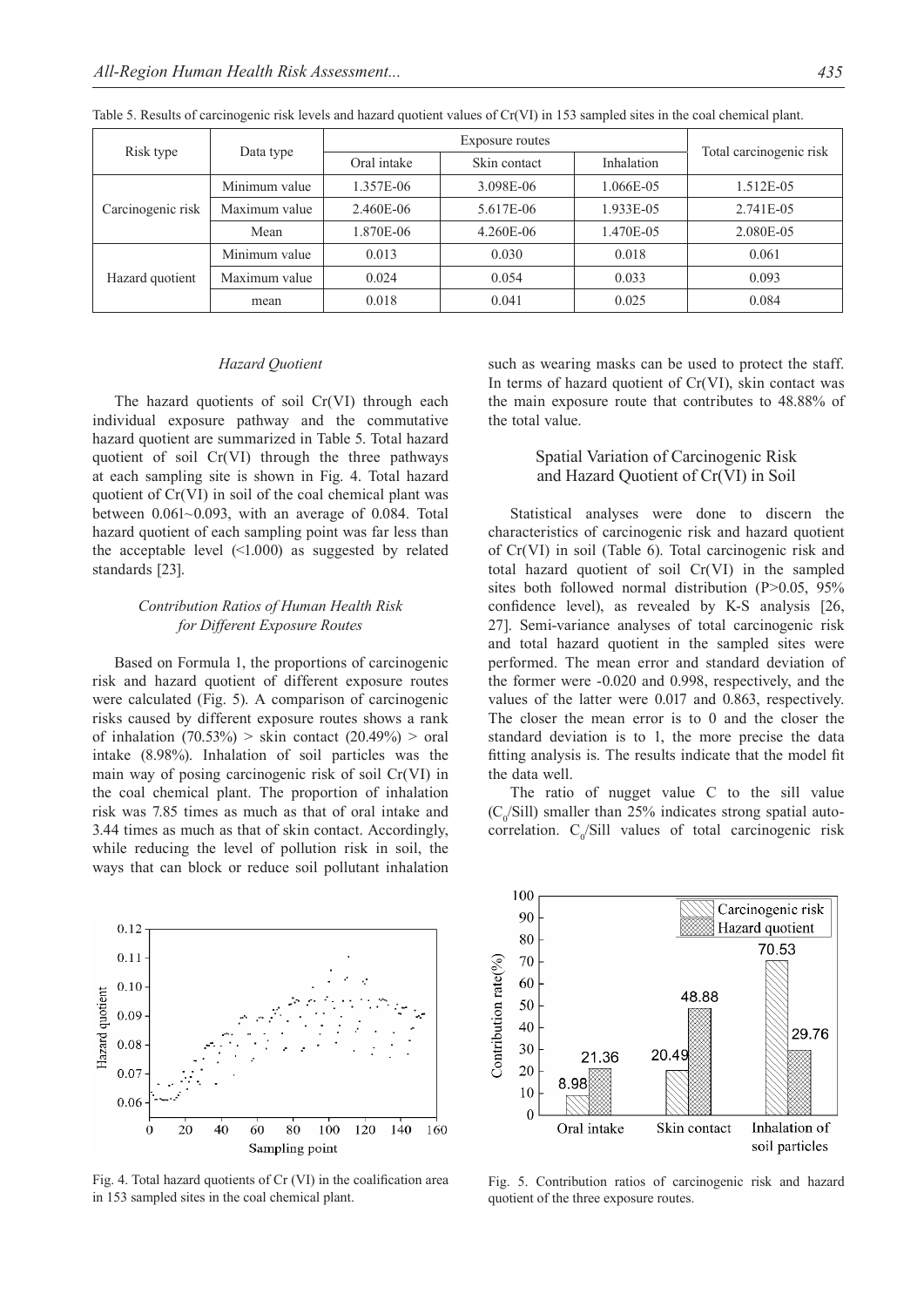| Risk type             | Model | Nugget<br>Constant $C_{0}$ | Sill<br>value | $(C_o/Sill)/\%$ | K-S test<br>P value | Mean<br>Error | Standard<br>Deviation |
|-----------------------|-------|----------------------------|---------------|-----------------|---------------------|---------------|-----------------------|
| Total carcinogenesis  | Gauss | 0.001                      | 0.007         | 14.29           | 0.082               | $-0.020$      | 0.988                 |
| Total hazard quotient | Gauss | 0.00004                    | 0.00025       | 22.78           | 0.091               | 0.017         | 0.863                 |

Table 6. Analysis on the statistic characteristics of carcinogenic risk levels and hazard quotient values of Cr(VI) in 153 sampled sites in the coal chemical plant.

and total hazard quotient of all the sampling points were 14.29% and 22.78%, respectively, which are both less than 25%. Significant spatial autocorrelation was detected. The results indicate that the variations of total carcinogenic risk and total hazard quotient of Cr(VI) in soil caused by regional factors were significantly higher than those caused by non-regional factors (i.e., random factors) [28]. The  $\mathbb{R}^2$  of the cross-validation analysis of Cr(VI) risks was above 0.97 (Fig. 6). There were no outliers in the data, suggesting reliable predictive results of Cr(VI) risk distribution.

## Spatial Distribution of Human Health Risk in the Coal Chemical Plant

#### *Spatial Distribution of Carcinogenic Risk*

Total carcinogenic risk map of Cr(VI) in the soil of all the functional units was simulated using kriging,



Fig. 6. Results of cross-validation analysis of carcinogenic risk of Cr(VI) (on the left side) and hazard quotient of Cr(VI) (on the right side). Fig. 7. Total carcinogenic risk map of Cr(VI) in the entire plant.

as shown in Fig. 7. Total carcinogenic risk values of soil Cr(VI) in the chemical units were between  $(15.119~27.408)E-06$  (the unit of the equivalent line is 1E-06), and were 15~27 times as much as the acceptable level for human health (1E-06). Risk values of soil Cr(VI) in all the plant area exceeded the standard. Gasification unit and power unit were central pollution areas and the pollution was descending to surrounding areas of the whole plant, which mainly resulted from the heavy pollution of the power unit and the effects of the leading wind direction in the studied area. This is similar to the results reported by Zhang et al. [9, 14]. On the contrary, the risk of gasification unit slag dump was relatively low because the ground had been hardened and Cr (VI) was less permeable.

#### *Spatial Distribution of Hazard Quotient*

Total hazard quotient risk map for Cr(VI) in the whole plant was obtained after stimulation using kriging (Fig. 8). As displayed in Fig. 8, total hazard quotient of  $Cr(VI)$  in the chemical units was between 0.061~0.111, which was far less than the acceptable level (1.000).

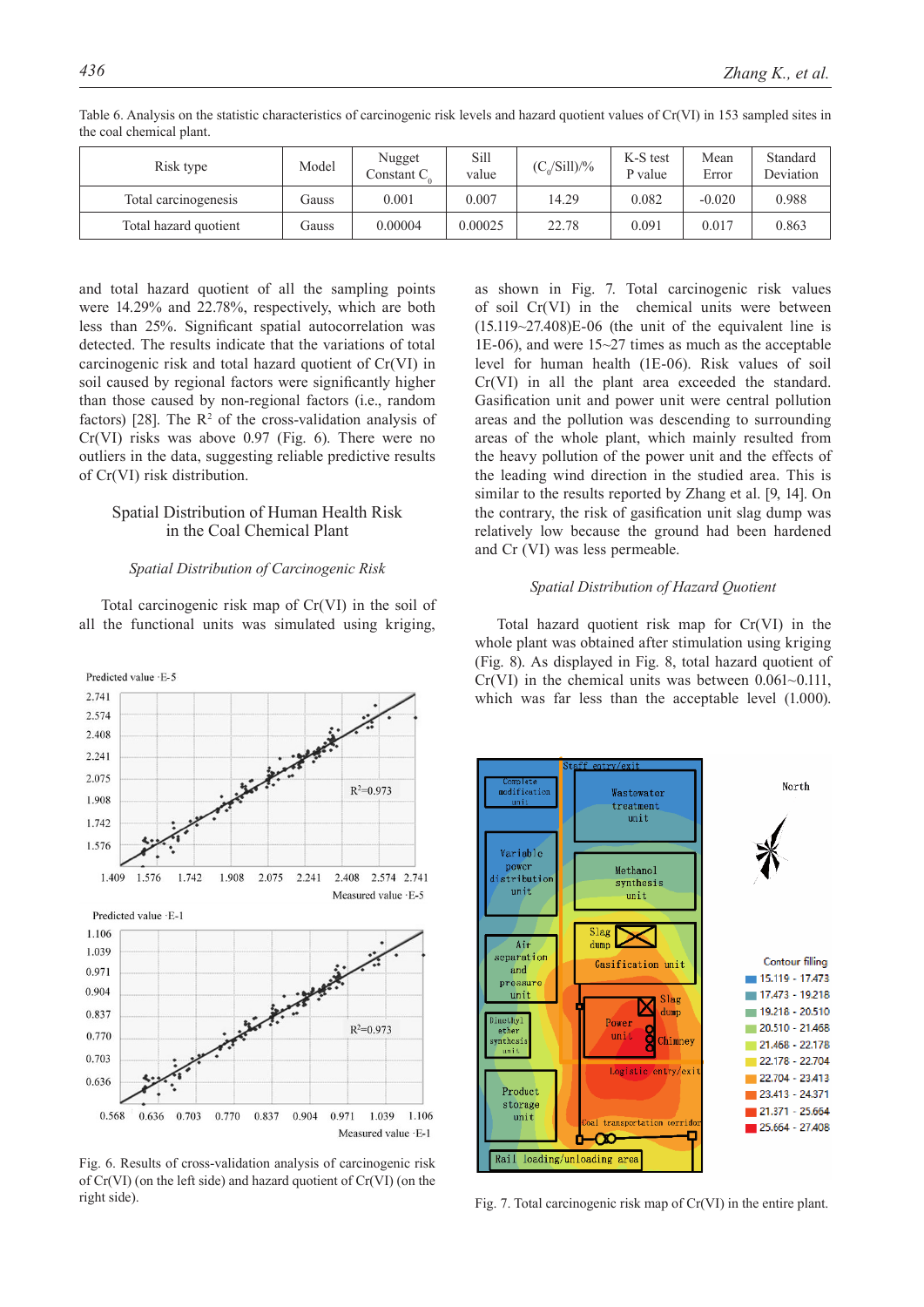

Fig. 8. Total hazard quotient risk map of Cr(VI) in the entire plant.

The values of hazard quotients nearly had the same trend with the carcinogenic risk values. The highest risk area was in the wind direction under the power unit slag field.

Overall, total hazard quotient of the three exposure routes for Cr(VI) in the soil of the main process unit of coal gasification was relatively low, which was far less than acceptable levels. However, with the operation of the industry, attention should be paid especially to the health of the workers in power unit and gasification unit, as long-term exposure to the pollutants may lead to a rise in hazard quotient of Cr(VI) in soil.

### Safety Threshold of Cr(VI) in the Soil of the Coal Chemical Plant

According to human health risk assessment of Cr(VI) in soil of the coal chemical plant, carcinogenic risks of the sampled sites were all above the acceptable risk level. Therefore, risk control values of carcinogenic risk of the three exposure routes were calculated using the formulas in Table 4. Risk control values of hazard quotients were not calculated, as the hazard quotients of the investigated sites were all far less than the acceptable range.

According to the calculation results, in order to achieve a carcinogenic risk level less than  $10^{-6}$ , when the exposure pathways is oral intake, skin contact and inhalation, respectively, the concentrations of Cr(VI) should be no more than 4.777, 2.092 and 0.608 mg·kg-1, respectively. Risk control value of Cr(VI) concentration for inhalation of soil particles was the lowest

 $(0.608 \text{ mg/Kg})$ , which therefore can be a strict standard of safety threshold of Cr(VI) concentration in soil for human health in this plant. On control of risk level, emphases and choices vary in different countries and regions. For example, the USEPA suggests safety thresholds of 10-6~10-4. The United Kingdom often takes  $10^{-5}$  in practice, while it is  $10^{-4}$  in the Netherlands [27], which is not that harsh. Considering industrial development strategy, control and restoration plan in long-term running of the coal chemical plant, safety threshold of soil Cr(VI) in coal chemical zones should be determined by combining Cr(VI) background values with geological conditions, bioavailability parameters, site soil characteristics, aquifer characteristics, regional characteristics of geographic climate, regional development plan and natural attenuation in the soil environment.

#### **Conclusions**

In this study, soil Cr(VI) concentrations of 153 sites in a coal chemical plant in China were measured. Human health risks of Cr(VI) through inhalation, skin contact and oral intake were evaluated. A human health risk distribution map of Cr(VI) in the whole plant was shown using kriging.

(1) Total carcinogenic risk values of Cr(VI) in the soil of main chemical units via three different exposure routes (oral intake, skin contact and inhalation of soil particles) were 15-27 times the acceptable levels for human health. The values exceeded the acceptable levels severely. Different production units showed different risk levels. The main polluted areas were the gasification and power units.

On the other hand, total hazard quotients of Cr(VI) were between 0.061~0.111, which were within the acceptable range. The distribution of hazard quotient values showed almost the same trend with that of carcinogenic risk. Although total hazard quotient of Cr(VI) in soil was relatively low, the areas near slag pile sites of power unit and gasification unit showed enriched Cr(VI) pollution. With the operation of the coal chemical plant, more attention should be paid because long-term input and accumulation of pollutants may lead to a rise in hazard quotient of Cr(VI) in soil.

(2) The carcinogenic risk of Cr(VI) through inhalation of soil particles accounted for 70.53% of the total risk. Inhalation of soil particles was the main route, causing carcinogenic risk of Cr(VI) in soil of the coal chemical plant. Accordingly, while reducing the level of pollution risk in soil, measures that can block or reduce inhalation exposure such as wearing masks are suggested to be taken to protect the staff.

(3) Minimum risk control value of soil Cr(VI) concentration was suggested for the exposure route of inhalation of soil particles  $(0.608 \text{ mg/Kg})$ , which was selected as Cr(VI) safety control threshold for this plant. Safety threshold of Cr(VI) in soil of coal chemical areas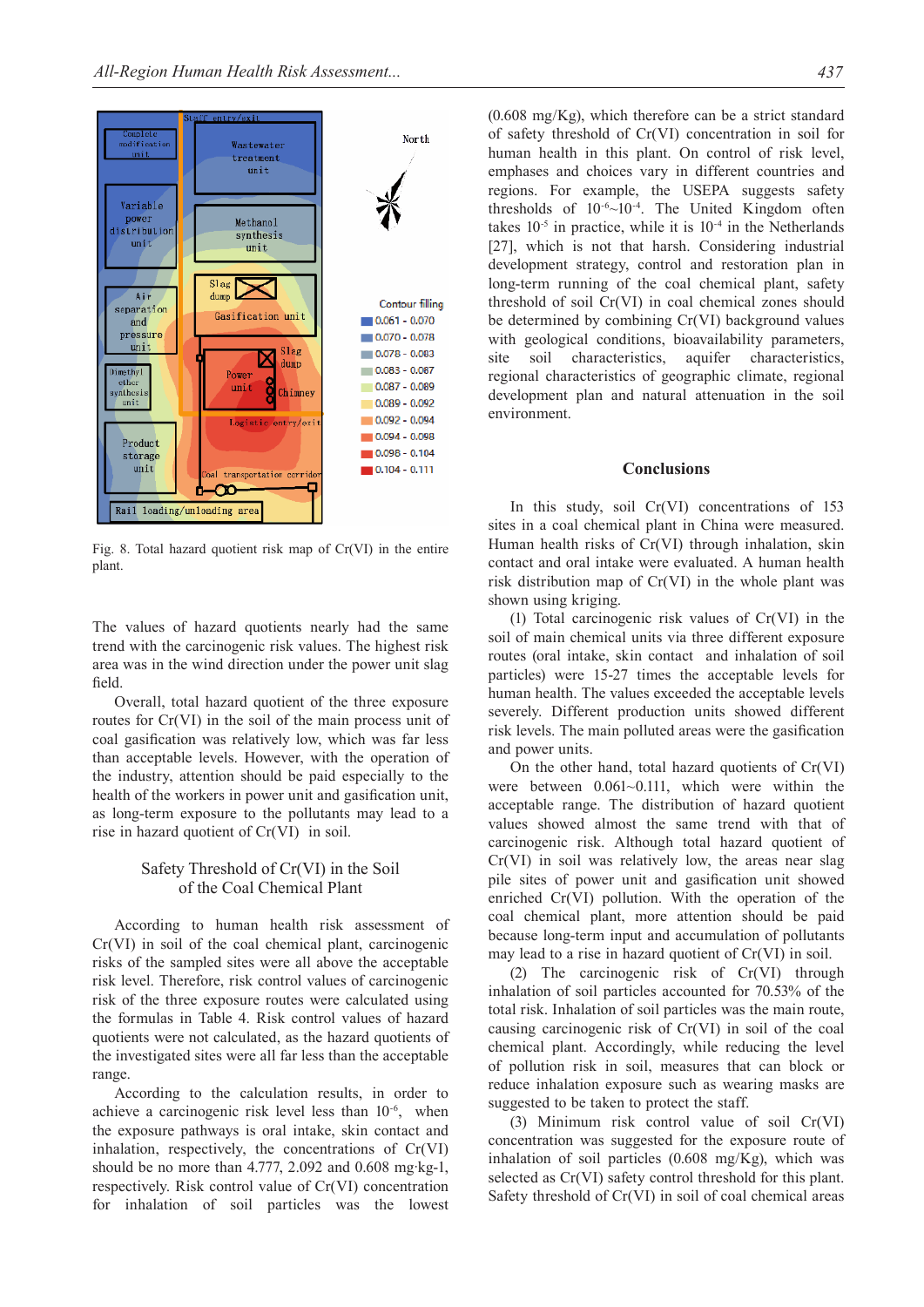should be comprehensively determined considering the differences in carcinogenic risk levels of countries and regions, Cr(VI) background levels of regional soil, regional geological environment, etc.

(4) From total carcinogenic risk map and total hazard quotient map of Cr(VI) in the whole plant obtained by using kriging, pollution was mainly concentrated near slag pile sites of power unit and gasification unit. Power units were centrally polluted areas with pollution descending to surrounding areas of the whole plant.

#### **Acknowledgements**

This work was co-supported by National Key Research and Development Program of China (2018YFC0406404) and Open Fund of State Key Laboratory of Water Resource Protection (SHJT-16- 30.8) and the Fundamental Research Funds for the Central Universities (2018QH03).

#### **Conflict of Interest**

The authors declare no conflict of interest.

## **References**

- 1. LIU W., HAN J., XIONG Z., LIU X. The current developmental situation and trends of the new coal chemical industry. China Coal, **41** (3), 81-85, **2015** [In Chinese].
- 2. LI H, JI H. Chemical speciation, vertical profile and human health risk assessment of heavy metals in soils from coalmine brownfield, Beijing, China. Journal of Geochemical Exploration, **183**, 22, **2017**
- 3. ZHAO L., WU S., ZHOU J., WANG J. Eco geochemical investigation on the endemic As and F poisoning in Datong Basin. Earth Science Frontiers, **14** (2), 225, **2007** [In Chinese].
- 4. ISHTIAQ, M., JEHAN, N., KHAN, S.A., MUHAMMAD, S., SADDIQUE, U., IFTIKHAR, B., ZAHIDULLAH. Potential harmful elements in coal dust and human health risk assessment near the mining areas in Cherat, Pakistan. Environmental Science and Pollution Research, **25** (15), 14666, **2018**
- 5. MAROUF B.H., Association between Serum Heavy Metals Level and Cancer Incidence in Darbandikhan and Kalar Area, Kurdistan Region, Iraq. Nigerian Journal of Clinical Practice, **21** (6), 766, **2018**
- 6. USEPA Development of Route-Specific soil Screening Levels.
- 7. Ministry of environmental protection of the people's Republic of China. National standard of the people's Republic of China: soil environmental quality standard (revised edition) **2008** [In Chinese].
- 8. WENG C.H., HUANG C.P., ALLEN H.E., SANDERS P.F. Cr (VI) adsorption onto hydrous concrete particles from groundwater. Journal of Environmental Engineering, **35**  (10), 2208, **2014**.
- 9. ZHANG K., YANG J., BAI L., QIANG C., WANG S. The characteristics and source apportionment of heavy metal pollution in the soil at coal chemical industry area in northwest China. Journal of Mining Science and Technology **2** (2), 191, **2017** [In Chinese].
- 10. ZHANG H.J., WANG X.R., CHEN C.Y., LIU X., WANG Q. The health risk assessment and remediation guide limit value of typical chromium slag contaminated sites. Acta Scientiae Circumstantiae, **30** (7), 1445, **2010** [In Chinese].
- 11. SOLGI E., PARMAH J. Analysis and assessment of nickel and chromium pollution in soils around Baghejar Chromite Mine of Sabzevar Ophiolite Belt, Northeastern Iran. Transactions of Nonferrous Metals Society of China, **25** (7), 2380, **2015**.
- 12. ZHONG W., NIU J., ZHOU B., LI Z., ZHOU L., ZHANG J., TONG X. Environmental site investigation and health risk assessment of a chromium contaminated site in Shijiazhuang. Environmental Engineering, **35** (4), 144, **2017** [In Chinese].
- 13. BORAH P., SINGH P., RANGAN L., KARAK T., MITRA S. Mobility, bioavailability and ecological risk assessment of cadmium and chromium in soils contaminated by paper mill wastes. Groundwater for Sustainable Development, **6**, **2018**.
- 14. ZHANG K., QIANG C., LIU J. Spatial distribution characteristics of heavy metals in the soil of coal chemical industrial areas. Journal of Soils & Sediments **3**, 1, **2018**.
- 15. LI X., DAI S., ZHANG W., LI T., ZHENG X., CHEN W. Determination of As and Se in coal and coal combustion products using closed vessel microwave digestion and collision/reaction cell technology (CCT) of inductively coupled plasma mass spectrometry (ICP-MS). International Journal of Coal Geology, **124** (3), 1, **2014**.
- 16. WU Y., TANG X., GE Y., WANG X., NING Q., WANG X.. Comparison of RBCA and Csoil Model Applications in Health Risk Assessment of a Volatile Organic Compounds Contaminated Site. Journal of Agro-Environment Science, **30** (12), 2458, **2011** [In Chinese].
- 17. PINEDO J., IBANEZ R., IRABIEN A. A comparison of models for assessing human risks of petroleum hydrocarbons in polluted soils. Environmental Modelling & Software, **55**, 61, **2014**
- 18. LEMKE L.D., BAHROU A.S. Partitioned multiobjective risk modeling of carcinogenic compounds in groundwater. Stochastic Environmental Research and Risk Assessment, **23** (1), 27, **2009**.
- 19. FERNANDEZ-CALIANI J.C. Risk-based assessment of multimetallic soil pollution in the industrialized peri-urban area of Huelva, Spain. Environmental Geochemistry and Health, **34** (1), 123, **2012**.
- 20. POPESCU I., STANESCU R., BIASIOLI M., MARSAN F.A. CONSTANTINESCU I. Assessing human risks through CSOIL exposure model for a soil contamination associated to heavy metals. Upb Scientific Bulletin, **75** (1), 81, **2013**.
- 21. ZHANG M., CAI W., SUN L., TING T., RENG T. Introduction of CLEA model and analysis of its application to a case in China. Journal of University of Chinese Academy of Sciences, **30** (6), 779, **2013** [In Chinese].
- 22. CHEN M., LUO Y., SONG J., LI C., WU C., LUO F. Theory and commonly used models for the derivation of soil generic assessment criteria for contaminated sites. The Administration and Technique of Environmental Monitoring, **23** (3), 19, **2011** [In Chinese].
- 23. Ministry of Environmental Protection of the People's Republic of China. National environmental protection